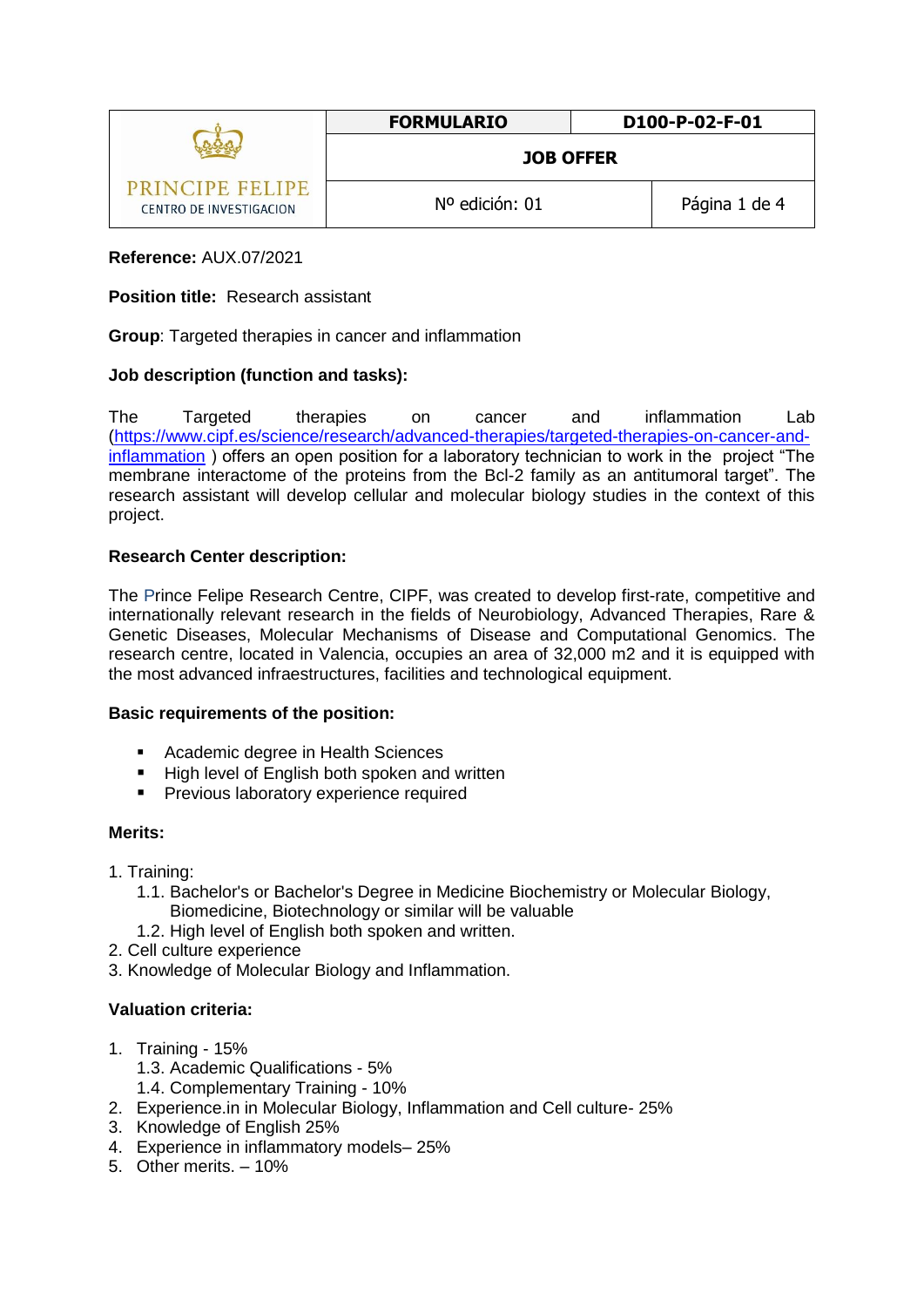# **Contract**

- **Professional category: Auxiliar de investigación T1**
- Salary Level: (Salary level as stipulated in the Convenio de Sanidad Privada de la Provincia de Valencia)
- Funding Source/Project: PID2020-115048RB-I00. Funded by Ministerio de Innovación, Ciencia y Universidades
- .



- **-** Duration: 6 months
- **Starting date: 01/12/2021**
- **Working day: full-time**
- The deadline for receipt of resumes will be open until November  $24<sup>th</sup>$ , 2021.

## **Selection process:**

The system will consist in the following phases:

1) Phase of compliance with the requirements established in the call. Only candidates with the essential requirements will be considered.

2) Merit valuation phase.

3) Interview phase (The 3 candidates with the highest score in the merit phase will go to the interview phase)

The selected candidates will go to the interview phase.

## **Working conditions:**

The CIPF promotes equal treatment and opportunities between women and men, which should be considered a fundamental aspect of the CIPF's labor relations and human resources management.

The CIPF is committed to reconcile a work and family life of its employees and are offering the possibility to benefit from flexible working hours.

The CIPF is committed to complying with the European Charter for Researchers and the Code of Conduct for the Recruitment of Researchers (EU Charter & Code) by developing its human resources strategy for researchers (HRS4R) and through its open, transparent, and meritbased recruitment policy [\(OTM-R\)](https://euraxess.ec.europa.eu/europe/news/new-open-transparent-and-merit-based-recruitment-researchers-otm-r).

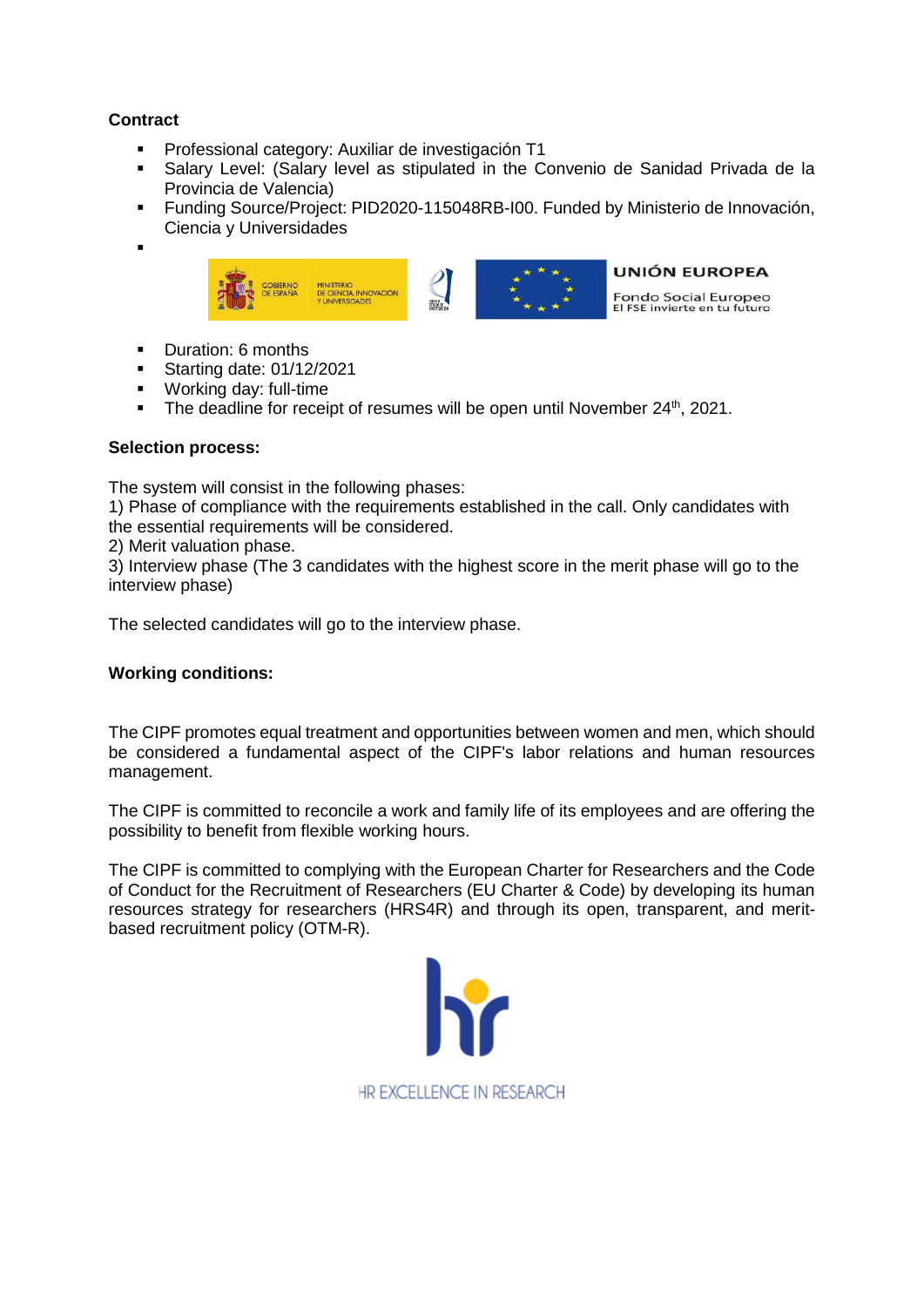#### **How to present your candidacy?**

Interested candidates should send their CV, cover letter and references only by email to the following address: [selection@cipf.es.](mailto:selection@cipf.es)

The CV should remove all personal references: gender, age, marital status, nationality and should not include a photograph.

Please indicate the offer reference number in the subject field. If you have any questions about this offer, please contact the Human Resources Department by email to: [recursoshumanos@cipf.es](mailto:recursoshumanos@cipf.es)

## **Basic and detailed information on the processing of personal data**

**Personal data controller:** The data subject is informed that the VALENCIAN COMMUNITY FOUNDATION PRÍNCIPE FELIPE RESEARCH CENTER (hereinafter CIPF), with address at C / D 'Eduardo Primo Yúfera, number 3, 46012 Valencia, contact telephone number 963 289 680 and contact email addres[s info@cipf.es](mailto:info@cipf.es) is the responsible for the treatment of the data that you communicate to us in relation to this offer.

#### **Users and data subjects may contact the data protection officer at the following email address:** [privacy@cipf.es](mailto:privacy@cipf.es)

**Legal basis and purposes for processing and storing your personal data:** With legal basis in the consent that you grant us with the voluntary communication (i) of personal data; (ii) of those required in this offer as well as in your curriculum vitae and; (iii) where appropriate, from the information provided through the interviews and tests, all the data will be processed in order to store them in the CIPF employment exchange and contact the interested person to send the corresponding communications in the selection process opened through this offer. All personal data will be treated as one more element to be evaluated for decision-making related to the selection for the job, without any decision being made based solely on the automated processing of the data. Likewise, once the selection process for the position offered is completed, except for the exercise of the right of opposition by the interested person, all the personal data indicated will be processed by the CIPF, with legal basis in the legitimate interest of the CIPF, to store them in their employment exchange and have a network of contacts for science and research, in order to contact the person concerned about offers, selection processes and recruitment of personnel that may arise in the future.

**Recipients of the data:** Personal data will not be communicated to third parties, except legal obligation.

**Personal data processors:** Third parties in charge of the treatment may process the data of the interested person to provide services to the CIPF, following the instructions of the aforementioned Center, after signing a contract for the treatment with sufficient guarantees of security and confidentiality.

**International transfers:** They do not exist.

**Data conservation period:** The data will be kept by CIPF until the deadlines provided in the current regulations are completed, it is for the attention of possible responsibilities and legal obligations.

**Exercise of rights regarding the processing of your personal data:** The data subject can exercise his/her rights to request access, rectification, deletion, opposition, limitation to